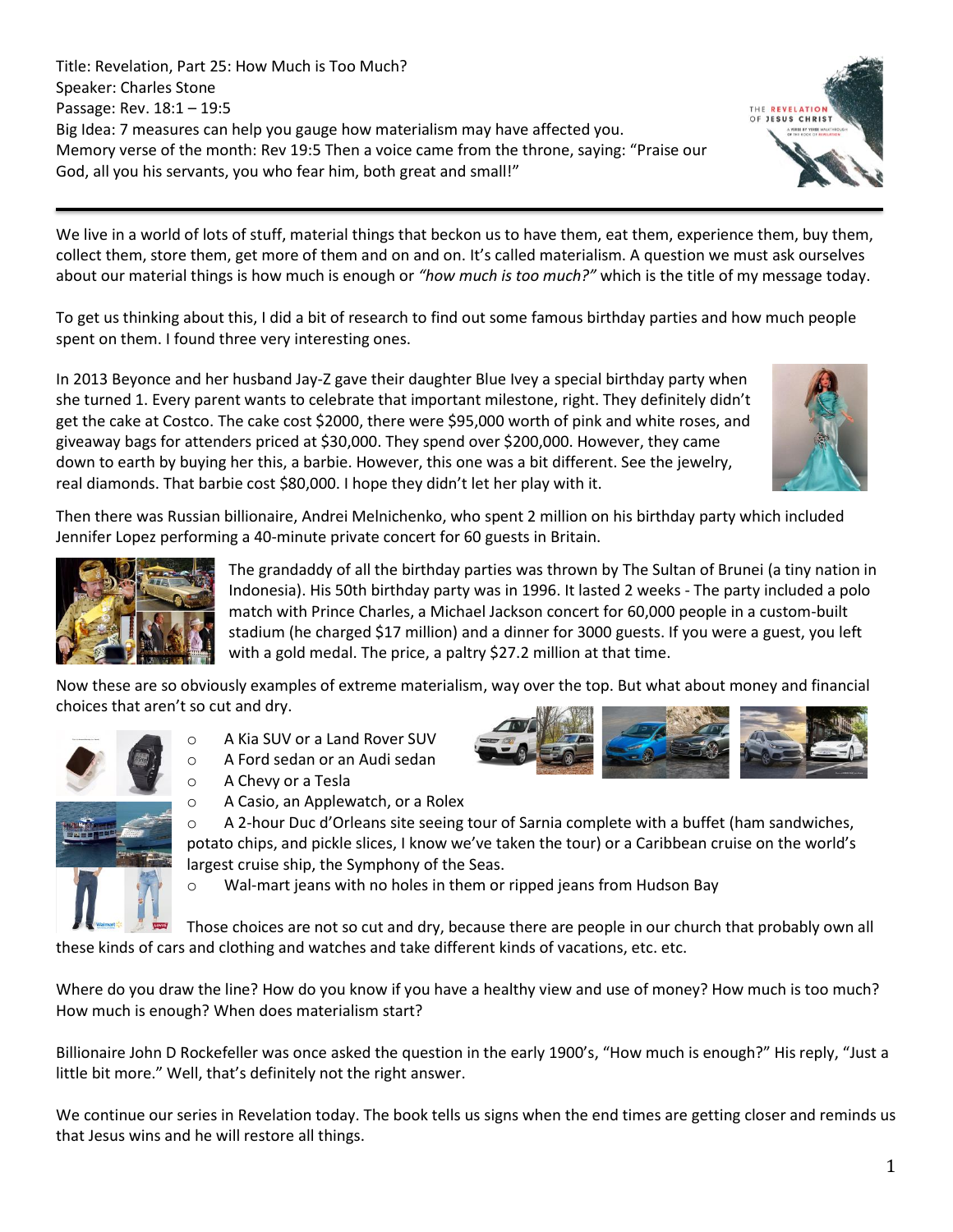Today's, passage, Revelation 18, gives us some clues about how to best answer the question of *what is too much* because it deals with a significant sign that we are getting closer to the end times, a growing caustic, all-consuming materialism.



So, here's how we're going to approach things. First, here's the big idea.

So, we're going to look at this passage and then I'm going to show you these seven measures of materialism along with these emojis. I'm going to encourage you to mentally evaluate yourself where you stand on each of these measures that can indicate materialism in your life.

If you want to get your Bibles out. We will be in Revelation 18.

**Rev. 18:1 After this I saw another angel coming down from heaven. He had great authority, and the earth was illuminated by his splendor. <sup>2</sup> With a mighty voice he shouted: "Fallen! Fallen is Babylon the Great!** This vision is again a fast forward to the end times. This loud voice is meant to arrest our attention, like, "hey, listen up, don't fall for this."

What was Babylon to the NT Christian? The ancient city of Babylon is where some of the most influential empires of the ancient world ruled. It was truly a magnificent city. It was in what is now modern-day Iraq. One of those empires was the Babylonian empire and it was a world center of commerce and learning and at its peak had a population of 200,000, a huge number for a city that existed over a thousand years before Christ.



This is a picture of a reproduction of the entrance to the city called the **Ishtar gate**. This was built during Nehemiah's time. Through the leadership of the kings of this empire, the Jews experienced captivity and exile for 70 years (Jeremiah 29:10; Daniel 9.2). Prisoners of these deportations were probably led into the city through this processional walkway that led to the gate. There were menacing glances of images of lions on the walls that depicted pagan gods.

So in the Bible, particularly in the New Testament, Babylon became a symbol for oppressive world powers and systems that persecuted the church, like Rome now did at the time Revelation was written.



So John sees this vision of Babylon (representing Rome and other anti-God world systems to come) as fallen in the end times. Here is what's left of Babylon.

# **She has become a home for demons and a haunt for every evil spirit, a haunt for every unclean and detestable bird. <sup>3</sup> For all the nations have drunk the maddening wine of her adulteries. The kings of the earth committed adultery with her, and the merchants of the earth grew rich from her excessive luxuries."**

The utter destruction of these systems and nations and governments that are anti-Christian will be so complete that he describes them as places of such desolation that they are only haunts for demons and scavenger birds like vultures, a place unfit for humans to inhabit. A ghost town is all that will remain.

Here's where he introduces one of the signs of the end times, an intoxication with stuff, things, an extreme materialism. World and business leaders will buy into this philosophy of materialism, power, oppression, and greed. The excessive luxuries here don't just refer to a mere accumulation of wealth but on an obsession with it.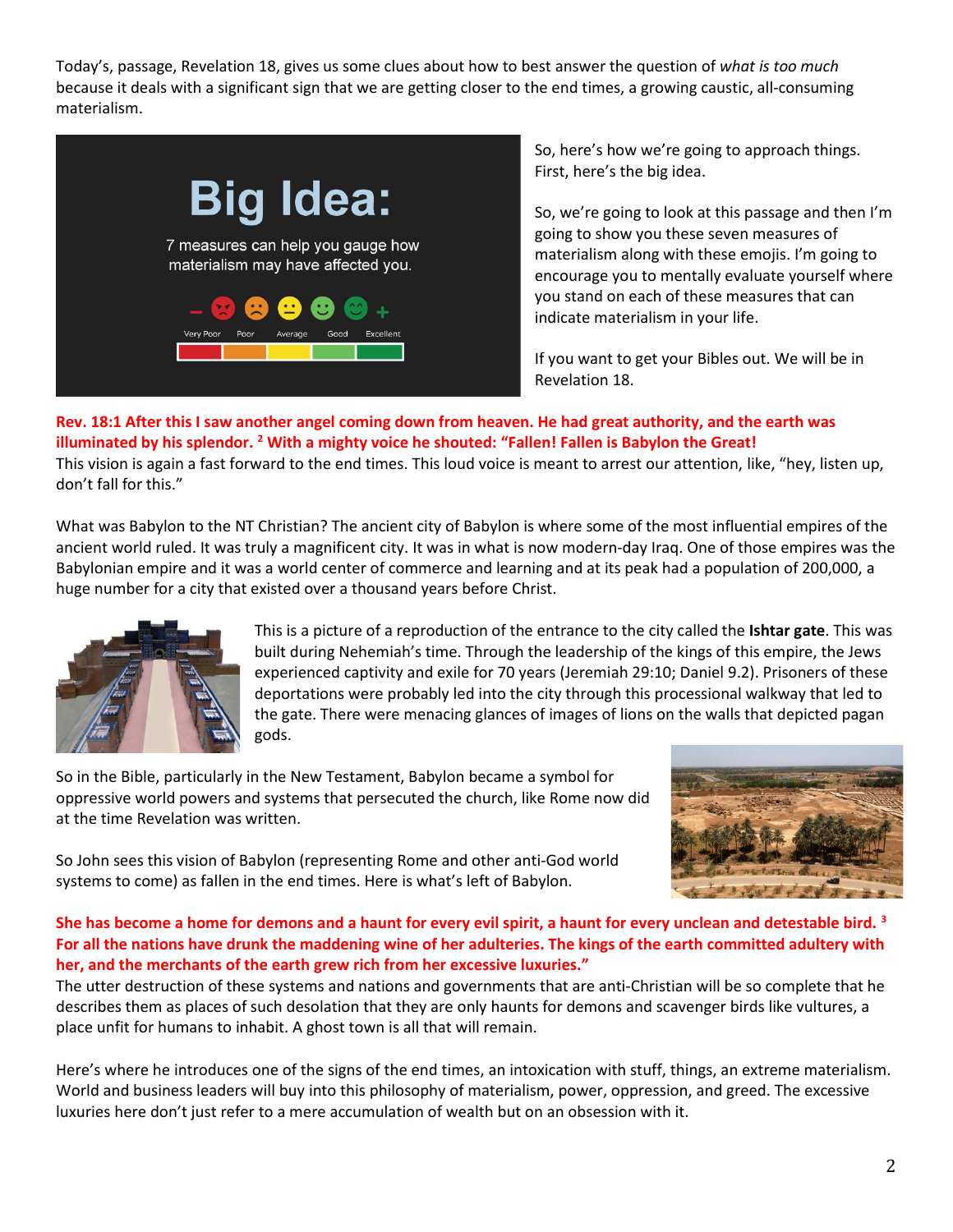This materialistic, consumption based, extravagant culture was and will be a boon to business as you might image. Many did and will grow rich from it. The rich will get richer and the poor will get poorer.

Then he tells us how followers of Christ must respond to this overwhelming materialism.

# **<sup>4</sup> Then I heard another voice from heaven say: "Come out of her, my people, so that you will not share in her sins, so that you will not receive any of her plagues;**

He's not saying that believers are to move to monasteries and withdraw from commerce. But the word *share* gives us a clue. It's the word koinonia, the word for fellowship, a deep connection with something or someone. To come out of her means don't become so comfortable with a materialistic world that you buy into it, that you embrace it for the consequences are bad, that he describes as plagues.

We are called to be holy, which means set apart from, or different. It's not retiring from the world, but living differently within the world.

# **5 for her sins are piled up to heaven, and God has remembered her crimes.**

The story of the tower of Babel in the bible tells of how the people in the world at that time strayed so far from God after the flood that they thought they could build a tower to heaven. John is making an illusion to that here with their sins piled up to heaven.

In this vision, John writes to warn Christians to not get sucked into these world systems with their

- o idolatry,
- o sexual immorality,
- o self-sufficiency,
- o complacency,
- o reliance on luxury and wealth,
- o and injustice.

We are to separate ourselves from that. But the question is, how do we do that?

John wrote in the gospel of John that we are to be in the world but not be of the world.

*John 15:18 "If the world hates you, keep in mind that it hated me first. <sup>19</sup> If you belonged to the world, it would love you as its own. As it is, you do not belong to the world, but I have chosen you out of the world. That is why the world hates you*.

Again, because we don't fit into the world's system, he is not implying we withdraw from economic life around us. We aren't called to go off grid and live in deeper Yukon or not shop at stores at the mall because commerce is a part of the world's system.

What he means is that when we refuse to compromise our convictions, sometimes the price may hit our pocketbooks. It did in Rome when Christians who refused to practice worship of the emperors were kept from shopping at some places and were prohibited from getting some jobs simply because they were Christians.

# **<sup>8</sup> Therefore in one day her plagues will overtake her: death, mourning and famine. She will be consumed by fire, for mighty is the Lord God who judges her.**

The Christians and Jews knew the history of Babylon that at one time it actually fell to its enemies in only one day.

He now gives three groups who have profited the most from the materialism of Babylon/Rome/future materialistic systems:

- o kings of other lands who gained power and wealth;
- o merchants who shared the worldwide markets she created;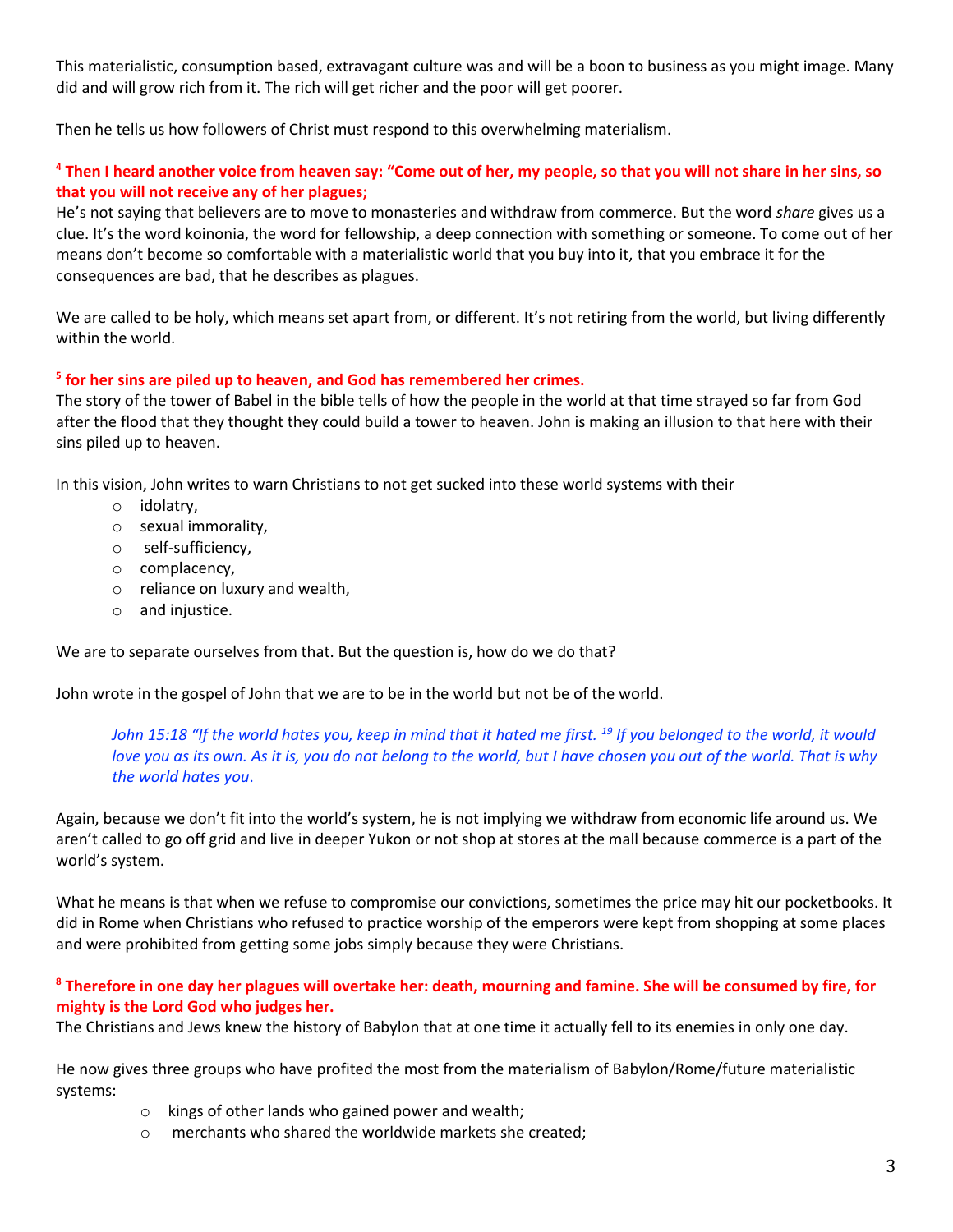$\circ$  and the seamen who carried her cargo over all the world.<sup>1</sup>

All three of these groups, as they saw and will see the downfall of the world's commercial systems, lament, are sorrowful, not for Rome, but for themselves. They are sorry at the loss they will experience with its downfall.

# **9 "When the kings of the earth ... <sup>10</sup> … they will stand far off and cry:" 'Woe! Woe, O great city, O Babylon, city of power! In one hour your doom has come!' <sup>11</sup> "The merchants of the earth will weep and mourn over her because no one buys their cargoes any more—**

These merchants who had gotten caught up in materialism were grieving for lost markets and lost money.

He then lists non-essentials that only the rich could afford.

**<sup>12</sup> cargoes of gold, silver, precious stones and pearls; fine linen, purple, silk and scarlet cloth; every sort of citron wood, and articles of every kind made of ivory, costly wood, bronze, iron and marble; <sup>13</sup> cargoes of cinnamon and spice, of incense, myrrh and frankincense, of wine and olive oil, of fine flour and wheat; cattle and sheep; horses and carriages; and bodies and souls of men.**

All of these things are for self-enrichment. John's vision is based on what he saw in the Roman world but also visualizes how self-indulgence and materialism will increase in future times.

The rich will get richer and the poor will get poorer.

Realize that then and even today, these extravagant items and the profits that came from them were made off the backs of those who toiled to make them or mine them or grow them.

- o Not only did and do these systems traffic in luxuries but in humans as well. Notice he said the *bodies and souls of men*.
- o The Roman world had anywhere from 10-60 million slaves.
- $\circ$  The poor and the prisoners and Christians were picked for gladiator shows to entertain the public.
- o Today, there is exploitation of poor workers in poor countries.
- $\circ$  Human trafficking is growing and is a 32 billion dollar business affecting mostly young women and girls.

John is saying that what we will see as we approach the end times is gross consumption, excessive luxury, and exploitation, kinda what we see today.

But as Jesus return approaches, they will all fall.

# **14 "They will say, 'The fruit you longed for is gone from you. All your riches and splendor have vanished, never to be recovered.'**

Remember this picture of Babylon? This is what is left. Ruins. No one at the time would have ever conceived that only this remained of Babylon. So, it's not a stretch to envision the world's great cities to one day be like that as the end times approach.

But, it's not all gloom and doom. The following verses show the total opposite perspective.



**<sup>20</sup> Rejoice over her, O heaven! Rejoice, saints and apostles and prophets! God has judged her for the way she treated you.**'"

<sup>1</sup> Osborne, G. R. (2016). *[Revelation: Verse by Verse](https://ref.ly/logosres/vbv87rev?ref=Bible.Re18.9-19&off=91&ctx=aments+are+given+by+~the+three+groups+who)* (p. 296). Bellingham, WA: Lexham Press.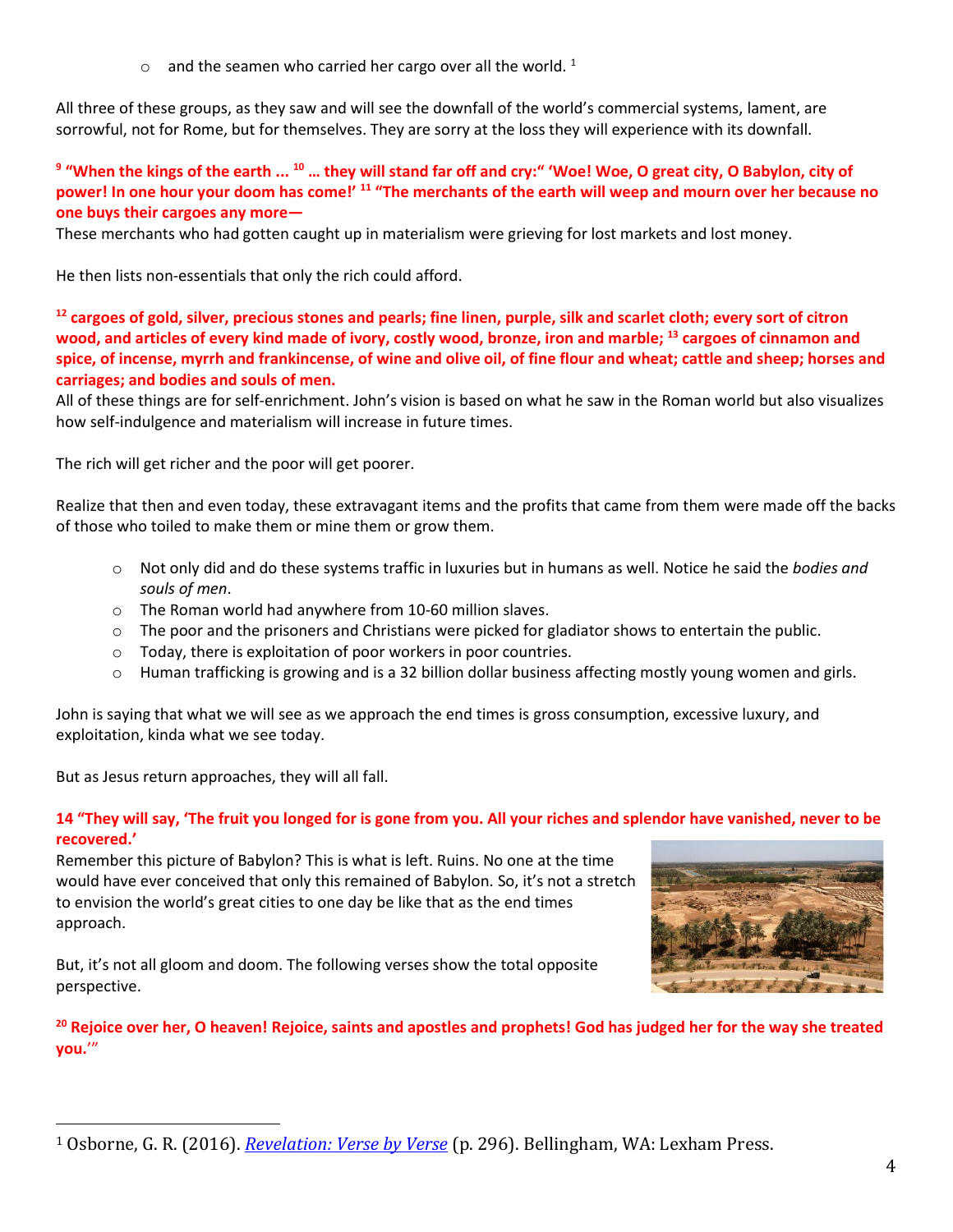Those rejoicing aren't denying the reality of economic collapse in the final days. But, because they know that God is still in control, that he will win, they can rejoice that the perfect judge will mete out perfect judgement against those who resisted and rejected God and killed and exploited his people.

So, because these kinds of events will come, how can we so position ourselves so that, although we acknowledge the difficulty of perhaps not having enough money or losing money in a future collapsing economy or being excluded from some jobs because of our Christian beliefs, we aren't gloom and doom, for God will judge the wicked as vindication of the righteous.

World systems that that are based on pleasure, materialism, exploitation, and self-interest will experience a great and sudden crash in the end times.

Materialism is a killer. We live in a world of materialism. The power and prevalence of materialism will only increase as we approach the end times. So how do we "come away" from it as John writes in this vision?

### Remember the Big Idea? 7 measures can help you gauge how materialism may have affected you.

These 7 measures will help you personally self-evaluate the degree materialism has a foothold in your life. I'm going to show you these measures or benchmarks and in your mind, evaluate yourself. You don't have to write these down because after the service is over as you leave, ushers at the back will hand out this **card** with these 7 measures on it.

So, I'm going to show you the measure along with emojis that reflect a range of choices. You think about where you'd evaluate yourself and mentally circle the emoji that would reflect your answer. Then I will give you verses that relate to that measure.

#### **1. I practice generosity.**

Grade yourself.



Would others consider you a generous person if they somehow knew how you gave?

Generosity is not a raw amount, but a relative amount, relative to what you make. In God's eyes a person making six figures who gives a \$1,000 to the

church, say, may be much less generous than someone who works as wait staff at a restaurant and gives, say \$10.

Jesus talked about that when he went into the temple and watched what

people gave. They had these metal trumpet shaped offering receptacles and the rich would make a big deal about all their giving as it clanked when they threw it into those receptacles. But Jesus noticed a poor widow who put in two coins, the smallest denomination at the time, two leptas, like 2 pennies.

*Luke 21:1 As he looked up, Jesus saw the rich putting their gifts into the temple treasury. <sup>2</sup> He also saw a poor*  widow put in two very small copper coins. <sup>3</sup> "I tell you the truth," he said, "this poor widow has put in more than *all the others. <sup>4</sup> All these people gave their gifts out of their wealth; but she out of her poverty put in all she had to live on."* 

### **I practice generosity.**



**Materialism Self-Evaluation** 

· I practice generosity.

· Practical steps I will take to address my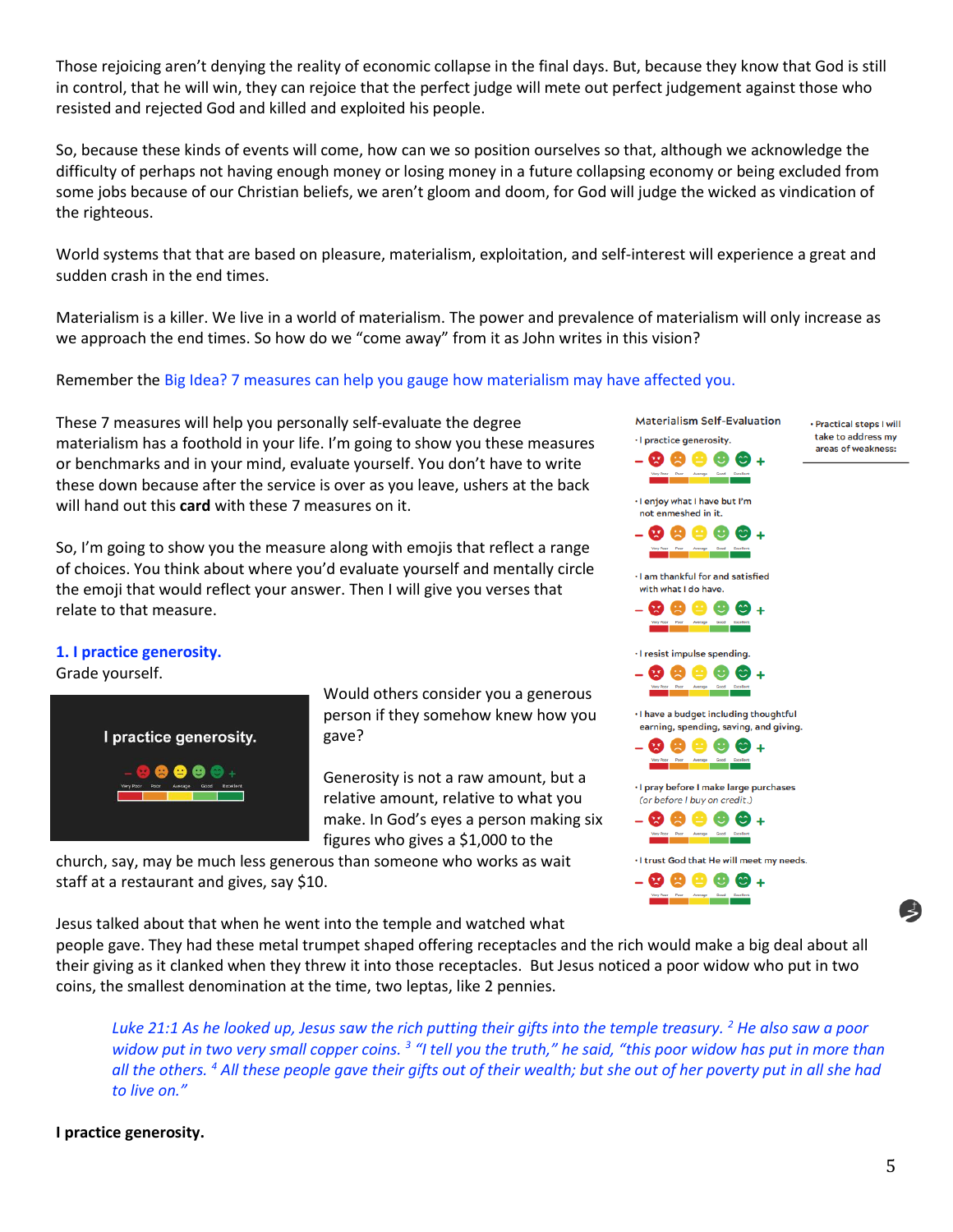### **2. I enjoy what I have but I'm not enmeshed in it.**

Evaluate.



God blesses and rewards His faithful followers. He gave us our physical senses and our minds so that we can enjoy his creation, what He gives us, and the fruit of our labors.

*1Timothy 6:17 Command those who are rich in this present world not to be arrogant nor to put their hope in wealth, which is so uncertain, but to put their hope in God, who richly provides us with everything for our enjoyment.*

It's not that God is frowning on us and saying, "Don't you dare enjoy yourself on your vacation. Don't you dare enjoy that piece of apple pie."

## **I enjoy what I have but I'm not enmeshed in it.**

But this next measure relates to how much we have. **3. I am thankful for and satisfied with what I do have.** Evaluate



I'm not constantly looking for more or envying you because you have more or something better than me, you have the 1-year-old car, and I have the 10-yearold clunker because I can't afford a newer one.

A qualifier: dissatisfaction is not always wrong. If you are stuck in your income bracket and struggling to make ends meet, your dissatisfaction can motivate you to, say, get a second job, start a business, get a new degree. So every feeling of dissatisfaction is not necessarily sinful. But there is clearly line we do cross.

*Ecclesiastes 5:10 Whoever loves money never has money enough; whoever loves wealth is never satisfied with his income.*

# **I am thankful for and satisfied with what I do have**

### **4. I resist impulse spending.**

Grade yourself.



Do I stop and think before I spend something on this shiny new thing? Is my spending mindless. Do I just have to buy this thing?

*Proverbs 25:28 A person without self-control is like a city with broken-down walls. (NLT)*

**I resist impulse spending.** 

### **5. I have a budget that includes thoughtful earning, spending, saving, and giving.** Grade yourself.



Money is meant to be earned, spent, saved, and given. You need a plan that reflects all of those. I love what one person called 80-10-10 plan. Give 10% Save 10% And live on the rest.

*Proverbs 13:11 …he who gathers money little by little makes it grow*. *Luke 14:28 "Suppose one of you wants to build a tower. Will he not first sit down and estimate the cost to see if he has enough money to complete it?*

*2 Corinthians 9.7…God loves a cheerful giver.*